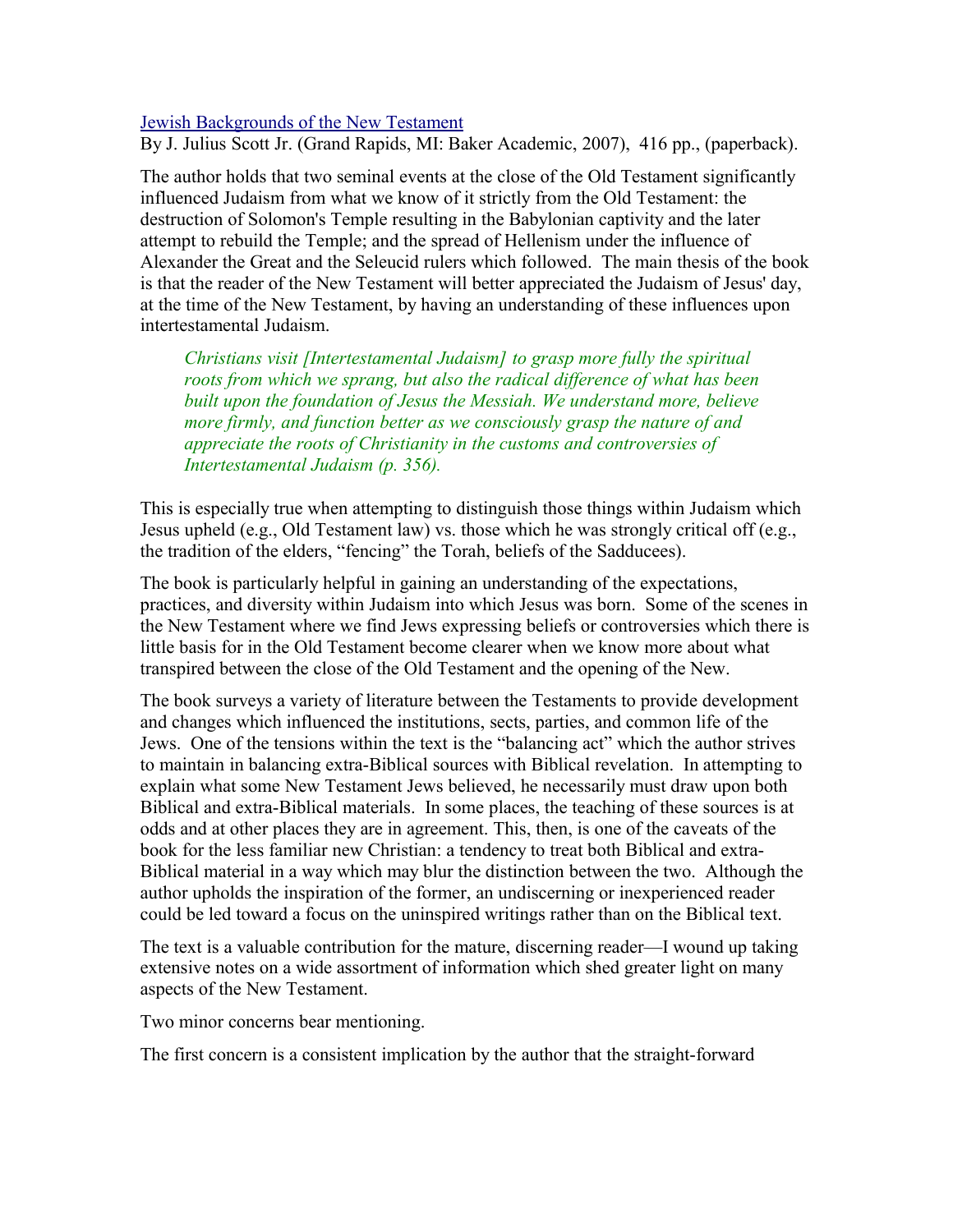reading and close study of details within apocalyptic passages is ill-advised and represents a failure to appreciate the genre and intent of the author:

*Another unwarranted approach that some Christians take in reading apocalyptic literature is to be preoccupied with questions and issues about which the writers, including New Testament writers, show little concern. We have in mind here chronological schemes and precise identification of people, events, and institutions (p. 184).*

While we agree there is much abuse in the interpretation (and sensationalism) of apocalyptic passages, we disagree with the author concerning the value of studying the details using normative interpretation (hermeneutics). It is our view that God intends to reveal specifics concerning chronological schemes and also provides ample information to correlated passages in order to closely identify certain individuals (their character and actions, if not their precise identification) as well as events. So here we see the typical bias against a dispensational interpretation where we refuse to spiritualize away details within apocalyptic passages.

A second concern is the authors covenant theology which leads him to blur the Biblical distinctions between the covenants (plural, Rom. 9:4). For example, the Mosaic covenant —given at Sinai to Israel and based on a different sign (the Sabbath) than the Abrahamic covenant (signified by circumcision) is considered merely as an extension of the Abrahamic covenant

*The Abrahamic covenant ("I will . . . be God to you and to your offspring" - Gen. 17:7) was reaffirmed through Moses at the time of the exodus and then echoed throughout the Old Testament. Torah is inseparably bound to this covenant (p. 273).*

This "single covenant" view is such a strongly-governing interpretive influence on the author that he is unable to admit what the Bible itself makes clear: that the Mosaic Covenant has come to an *end* and that the new covenant is truly *new*:

*In the New Testament the Last Supper is a ceremony renewing the covenant. Jesus pronounces, "This is my blood of the covenant" (Matt. 26:28; Mark 14:24; Luke 22:20; 1Cor. 11:25). Some manuscripts of Matthew and Mark join Luke and 1 Corinthians in including the word "new" to modify "covenant."*

*The stumbling block was [Jesus'] own person and claims—that God was at work and made himself known in Jesus, that the covenant was made new, that both the Law and the Prophets were fulfilled (p. 354).*

Notice the author maintains that the New Covenant is a "renewal" of "the" covenant whereas the Bible maintains that one of the covenants—the Old (Mosaic) Covenant was "broken" and is "passing away" (Jer. 31:32; Heb. 7:22; 8:5-13; 10:9). Thus the New